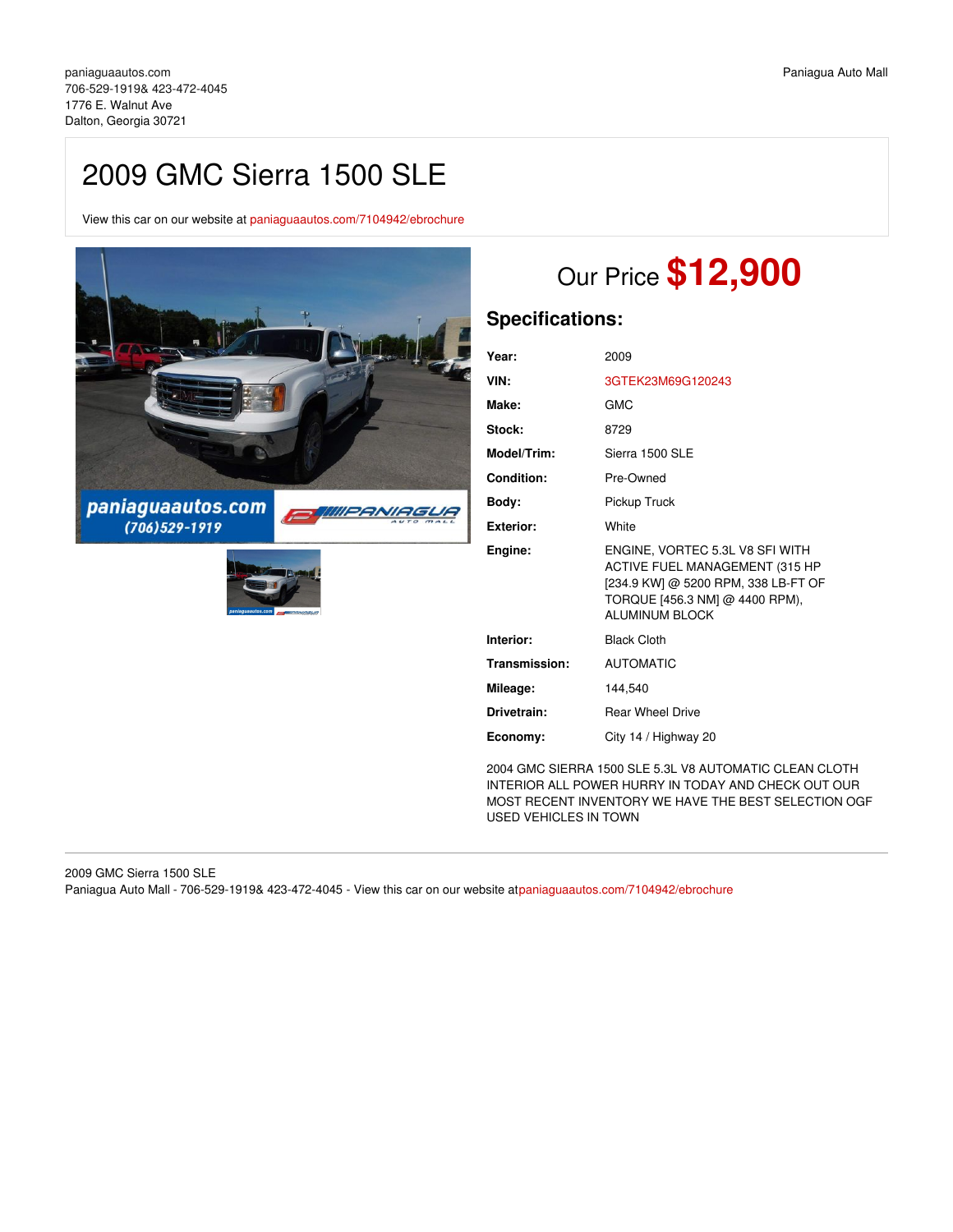

### 2009 GMC Sierra 1500 SLE

Paniagua Auto Mall - 706-529-1919& 423-472-4045 - View this car on our website a[tpaniaguaautos.com/7104942/ebrochure](https://paniaguaautos.com/vehicle/7104942/2009-gmc-sierra-1500-sle-dalton-georgia-30721/7104942/ebrochure)

# **Installed Options**

## **Interior**

- Air conditioning, single-zone manual front climate control (Upgradeable to (CJ2) dual-zone automatic air conditioning on Extended and Crew Cab models.)
- Assist handle, front passenger (Also includes rear assist handles in the headliner on Extended and Crew Cab models.)
- Coat hooks, rear driver and passenger side
- Cruise control, electronic with set and resume speed, located on steering wheel
- Cup holders, front (Also includes rear cupholders on Extended and Crew Cab models.)
- Door locks, power, includes Remote Keyless Entry (Standard on Crew Cab models. Includes Remote Keyless Entry unless SEO (5B5) power windows, locks and mirrors is ordered. Included with (PCM) Work Truck Preferred Package.)
- Driver Information Center with odometer, trip odometer and message center (monitors numerous systems depending on vehicle equipment level including low fuel, turn signal "on", transmission temperature and oil change notification) (Driver Information Center controls are operated through the trip button unless (UK3) steering wheel mounted audio controls is ordered. On 3SA, 3SF and 4SA, includes 8-point compass and outside temperature.)
- Floor covering, color-keyed carpeting with rubberized vinyl floor mats (Extended and Crew Cab models also include rear floor mats) (May be substituted with (BG9) Graphite-colored rubberized vinyl floor covering.)
- Headliner, Opal Gray-colored cloth with matching retainer moldings
- Instrumentation, analog with speedometer, fuel level, engine temperature, and tachometer (Includes voltmeter and oil pressure indicators.)
- Lighting, interior with dome and reading lights, illuminated entry feature and backlit instrument panel switches
- Mirror, inside rearview manual day/night
- Power outlets 2 auxiliary instrument panel-mounted with covers, 12-volt
- Remote vehicle starter prep package, includes Remote Keyless Entry (To enable remote start capability, new key fobs and vehicle reprogramming are required. Please see dealer for details. Remote Keyless Entry does not lock/unlock tailgate when (PCM) SLE Preferred Package, (PDA) Texas Edition or (PEB) Regional Value Package is ordered.)
- Seat adjuster manual lumbar control on the driver-side Seat trim, Premium Cloth
- Seat, rear 60/40 folding bench (folds up), 3-passenger, folding (includes child seat top<br>tables socked (Demines Extended as Oran Ock Medals) tether anchor) (Requires Extended or Crew Cab Models) (Requires Extended or Crew Cab Models.)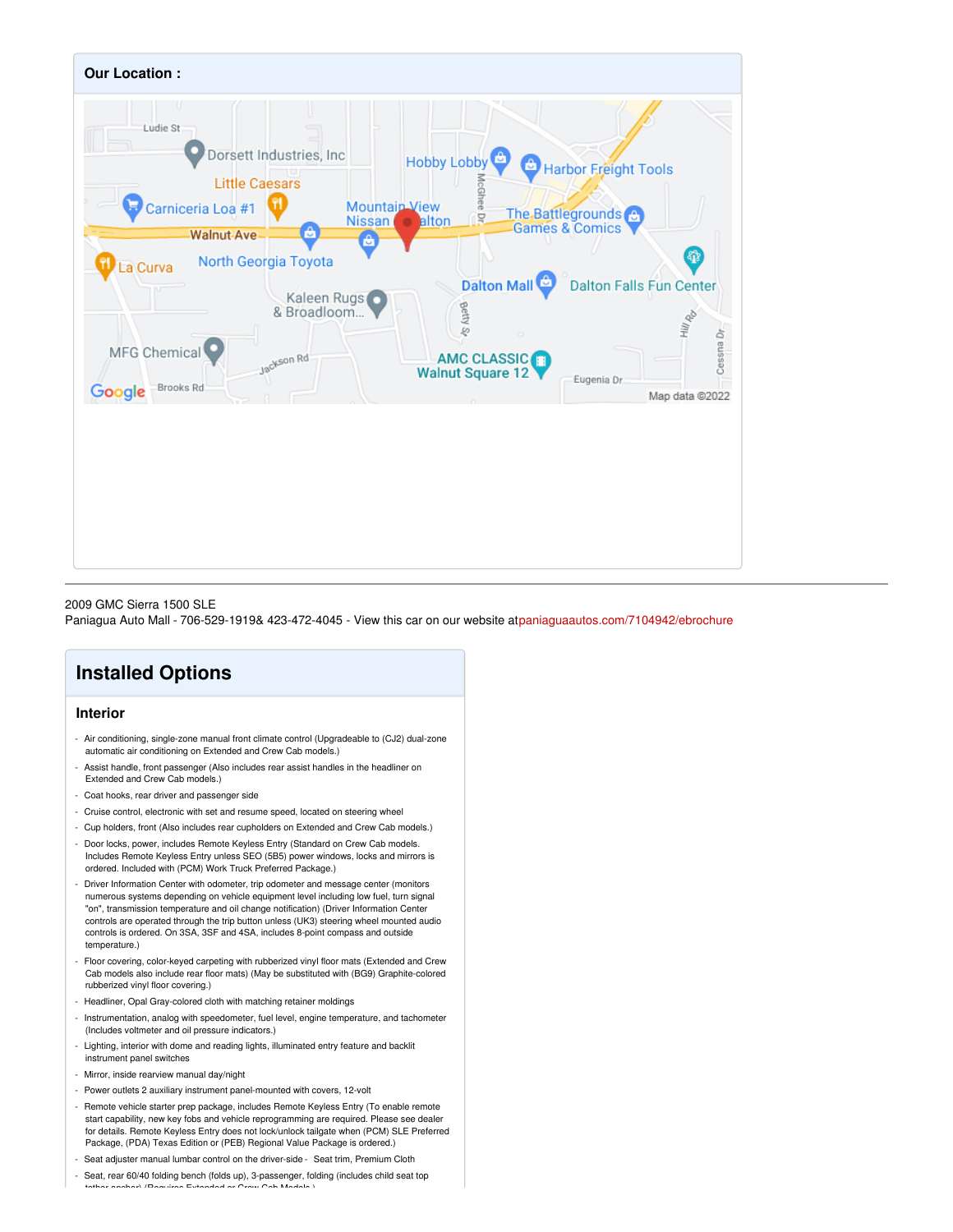tether anchor) (Requires Extended or Crew Cab Models.)

- Seats, front 40/20/40 split-bench 3-passenger, driver and front passenger manual reclining, center fold-down armrest with storage, lockable storage compartment in seat cushion (includes auxiliary power outlet), adjustable outboard head restraints and storage pockets on Extended and Crew Cab model
- Steering column, Tilt-Wheel, adjustable with brake/transmission shift interlock
- Steering wheel, leather-wrapped with theft-deterrent locking feature
- Visors, driver and front passenger, sliding with clip and illuminated vanity mirror on driver and passenger-side, Opal Gray-colored
- Warning tones headlamp on, key-in-ignition, driver and passenger buckle up reminder and turn signal on
- Windows, power with driver Express-Down (Includes front passenger Express- down when (DL3) is ordered.)

## **Exterior**

- Air dam, Black- Bumper, front chrome (Includes body-color bumper top caps.)
- Bumper, rear chrome, step-style with pad
- Glass, Solar-Ray deep-tinted (all windows except light-tinted glass on windshield and driver- and front passenger-side glass) (With Regular Cab models, includes rear window. With Extended Cab models, includes rear and rear quarter windows. With Crew Cab models or (C49) rear-window defogger, includes light-tinted rear window. Included with (PCM) Work Truck Preferred Package.)
- Grille, chrome surround
- Headlamps, dual halogen composite with automatic exterior lamp control and flash-to-pass feature
- Lamps, dual cargo area lamps
- Mirrors, outside heated power-adjustable, Black, manual-folding (Upgradeable to (DPN) outside vertical camper mirrors. Upgradeable to (DL3) outside heated, power adjustable, power folding mirrors if (A95) front bucket seats or (GAT) All-Terrain Package is ordered.)
- Moldings, bodyside, body-colored (Moldings are deleted if any SEO paint is ordered.)
- Spare tire lock keyed cylinder lock that utilizes same key as ignition and door
- Tailgate protection top of tailgate protection cap
- Tire carrier, outside spare winch-type mounted under frame at rear
- Tires, P265/70R17 all-season, blackwall includes a blackwall spare tire (Requires 4WD models. Not available with (Z71) Off-Road Suspension Package or (L76) Vortec 6.0L V8 SFI engine.)
- Wheel, 17" (43.2 cm) steel spare (spare wheel will not cosmetically match the other 4 wheels)
- Wheels, 4 17" x 7.5" (43.2 cm x 19.1 cm) 6-lug chrome-styled steel includes chrome center caps (spare wheel will not cosmetically match the other 4 wheels) (Upgradeable to (N88) 4 - 17" x 7.5" (43.2 cm x 19.1 cm) 6-lug polished cast aluminum wheels or (S84) 4 - 20" x 8.5" (50.8 cm x 21.6 cm) chrome-clad aluminum wheels. Not available with (Z71) Off-Road Suspension Package.)
- Wipers, front intermittent wet-arm with pulse washers

### **Safety**

- Air conditioning, single-zone manual front climate control (Upgradeable to (CJ2) dual-zone automatic air conditioning on Extended and Crew Cab models.)
- Assist handle, front passenger (Also includes rear assist handles in the headliner on Extended and Crew Cab models.)
- Coat hooks, rear driver and passenger side
- Cruise control, electronic with set and resume speed, located on steering wheel
- Cup holders, front (Also includes rear cupholders on Extended and Crew Cab models.)
- Door locks, power, includes Remote Keyless Entry (Standard on Crew Cab models. Includes Remote Keyless Entry unless SEO (5B5) power windows, locks and mirrors is ordered. Included with (PCM) Work Truck Preferred Package.)
- Driver Information Center with odometer, trip odometer and message center (monitors numerous systems depending on vehicle equipment level including low fuel, turn signal "on", transmission temperature and oil change notification) (Driver Information Center controls are operated through the trip button unless (UK3) steering wheel mounted audio controls is ordered. On 3SA, 3SF and 4SA, includes 8-point compass and outside temperature.)
- Floor covering, color-keyed carpeting with rubberized vinyl floor mats (Extended and Crew Cab models also include rear floor mats) (May be substituted with (BG9) Graphite-colored rubberized vinyl floor covering.)
- Headliner, Opal Gray-colored cloth with matching retainer moldings
- Instrumentation, analog with speedometer, fuel level, engine temperature, and tachometer (Includes voltmeter and oil pressure indicators.)
- Lighting, interior with dome and reading lights, illuminated entry feature and backlit instrument panel switches
- Mirror, inside rearview manual day/night
- Power outlets 2 auxiliary instrument panel-mounted with covers, 12-volt
- Remote vehicle starter prep package, includes Remote Keyless Entry (To enable remote start capability, new key fobs and vehicle reprogramming are required. Please see dealer for details. Remote Keyless Entry does not lock/unlock tailgate when (PCM) SLE Preferred Package, (PDA) Texas Edition or (PEB) Regional Value Package is ordered.)

- Seats, front 40/20/40 split-bench 3-passenger, driver and front passenger manual reclining,

- Seat adjuster manual lumbar control on the driver-side Seat trim, Premium Cloth
- Seat, rear 60/40 folding bench (folds up), 3-passenger, folding (includes child seat top tether anchor) (Requires Extended or Crew Cab Models.)